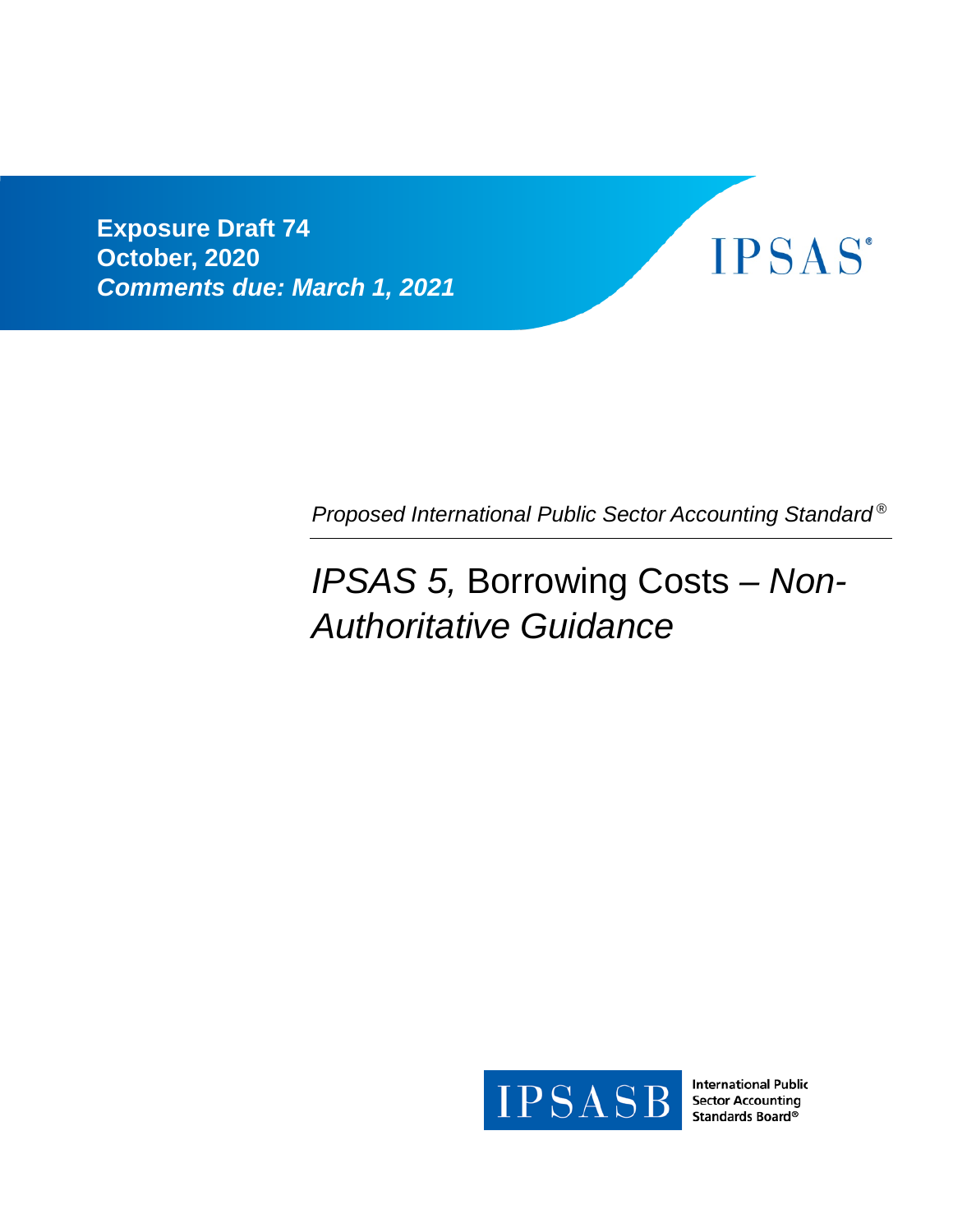

**International Public Sector Accounting** Standards Board®

This document was developed and approved by the International Public Sector Accounting Standards Board® (IPSASB®).

The objective of the IPSASB is to serve the public interest by setting high-quality public sector accounting standards and by facilitating the adoption and implementation of these, thereby enhancing the quality and consistency of practice throughout the world and strengthening the transparency and accountability of public sector finances.

In meeting this objective the IPSASB sets IPSAS® and Recommended Practice Guidelines (RPGs) for use by public sector entities, including national, regional, and local governments, and related governmental agencies.

IPSAS relate to the general purpose financial statements (financial statements) and are authoritative. RPGs are pronouncements that provide guidance on good practice in preparing general purpose financial reports (GPFRs) that are not financial statements. Unlike IPSAS, RPGs do not establish requirements. Currently all pronouncements relating to GPFRs that are not financial statements are RPGs. RPGs do not provide guidance on the level of assurance (if any) to which information should be subjected.

The structures and processes that support the operations of the IPSASB are facilitated by the International Federation of Accountants® (IFAC®).

Copyright © October 2020 by the International Federation of Accountants (IFAC). For copyright, trademark, and permissions information, please see [page 14.](#page-13-0)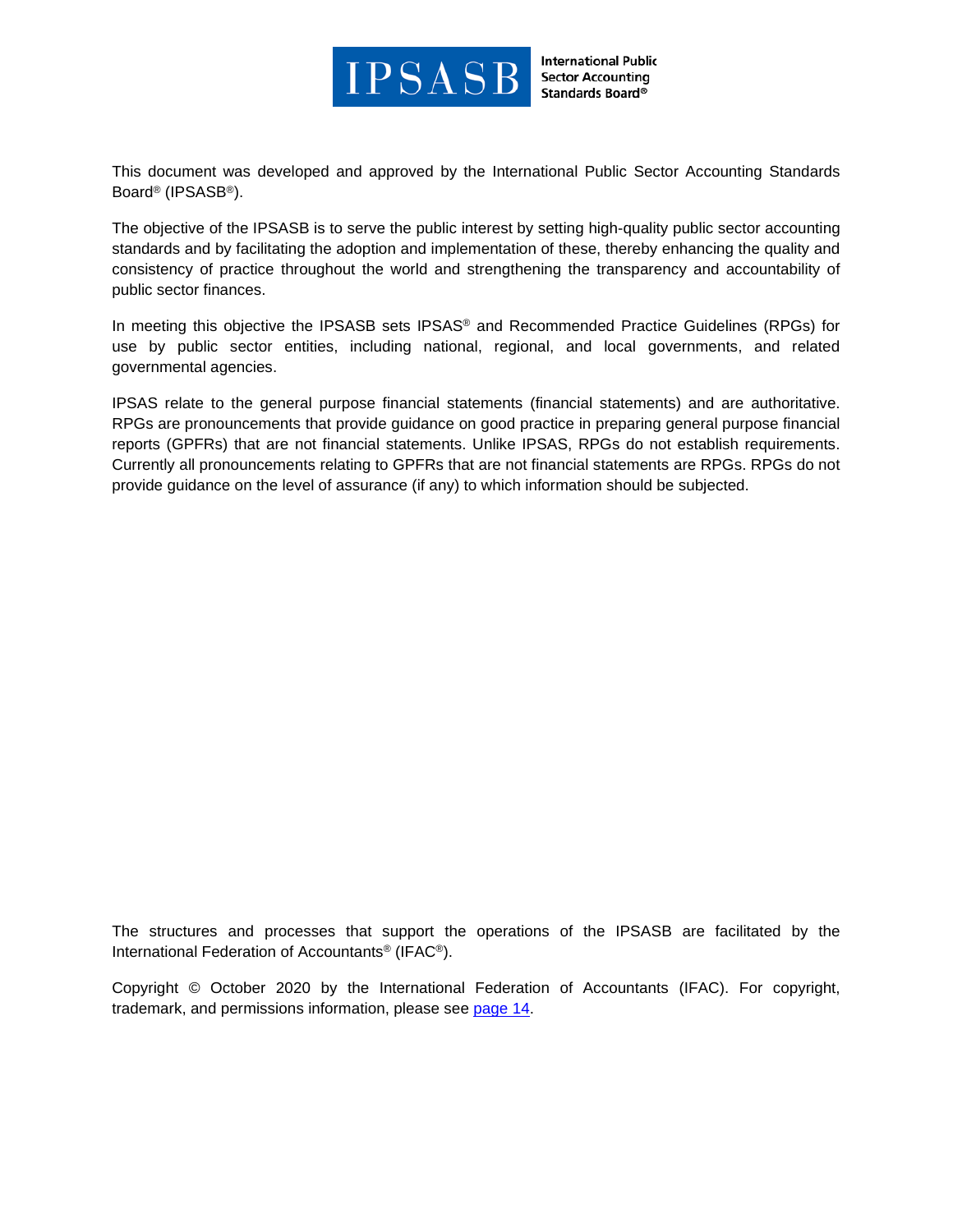# **REQUEST FOR COMMENTS**

This Exposure Draft, *IPSAS 5,* Borrowing Costs – *Non-Authoritative Guidance*, was developed and approved by the International Public Sector Accounting Standards Board® (IPSASB®).

The proposals in this Exposure Draft may be modified in light of comments received before being issued in final form. **Comments are requested by March 1, 2021.**

Respondents are asked to submit their comments electronically through the IPSASB website, using the ["Submit a Comment"](https://www.ipsasb.org/publications/exposure-draft-74-ipsas-5-borrowing-costs-non-authoritative-guidance) link. Please submit comments in both a PDF and Word file. Also, please note that first-time users must register to use this feature. All comments will be considered a matter of public record and will ultimately be posted on the website. This publication may be downloaded from the IPSASB website: www.ipsasb.org. The approved text is published in the English language.

# **Objective of the Exposure Draft**

Exposure Draft (ED) 74, *IPSAS 5,* Borrowing Costs *– Non-Authoritative Guidance*, deals with nonauthoritative changes to IPSAS 5 that arose through comments received from stakeholders in response to the IPSASB's Consultation Paper, *Measurement*.

Based on stakeholder responses, the IPSASB agreed to retain the existing policy choice whether to expense or capitalize qualifying borrowing costs. The IPSASB also agreed to develop implementation guidance and illustrative examples to better explain the extent to which borrowing costs can be capitalized.

# **Guide for Respondents**

The IPSASB welcomes comments on all of the matters discussed in this Exposure Draft. Comments are most helpful when they indicate the specific paragraph or group of paragraphs to which they relate, contain a clear rationale and, where applicable, provide a suggestion for alternative wording.

The Specific Matter for Comment requested for the Exposure Draft is provided below.

#### **Specific Matter for Comment 1:**

Do you agree with the proposed additional implementation guidance and illustrative examples? If not, what changes would you make?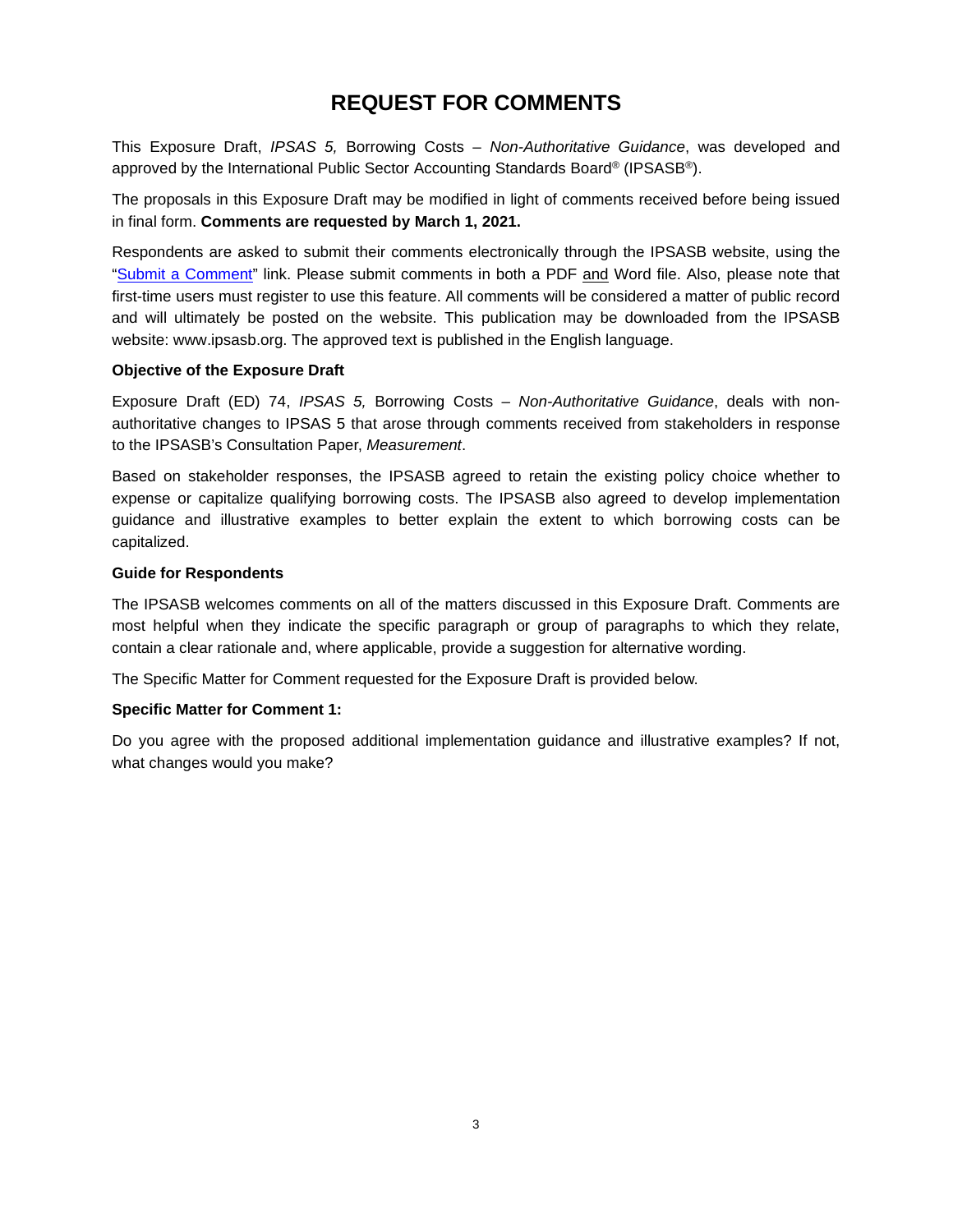# **IPSAS 5, BORROWING COSTS - NON-AUTHORITATIVE GUIDANCE**

| $P$ ane |
|---------|
|         |
|         |
|         |
|         |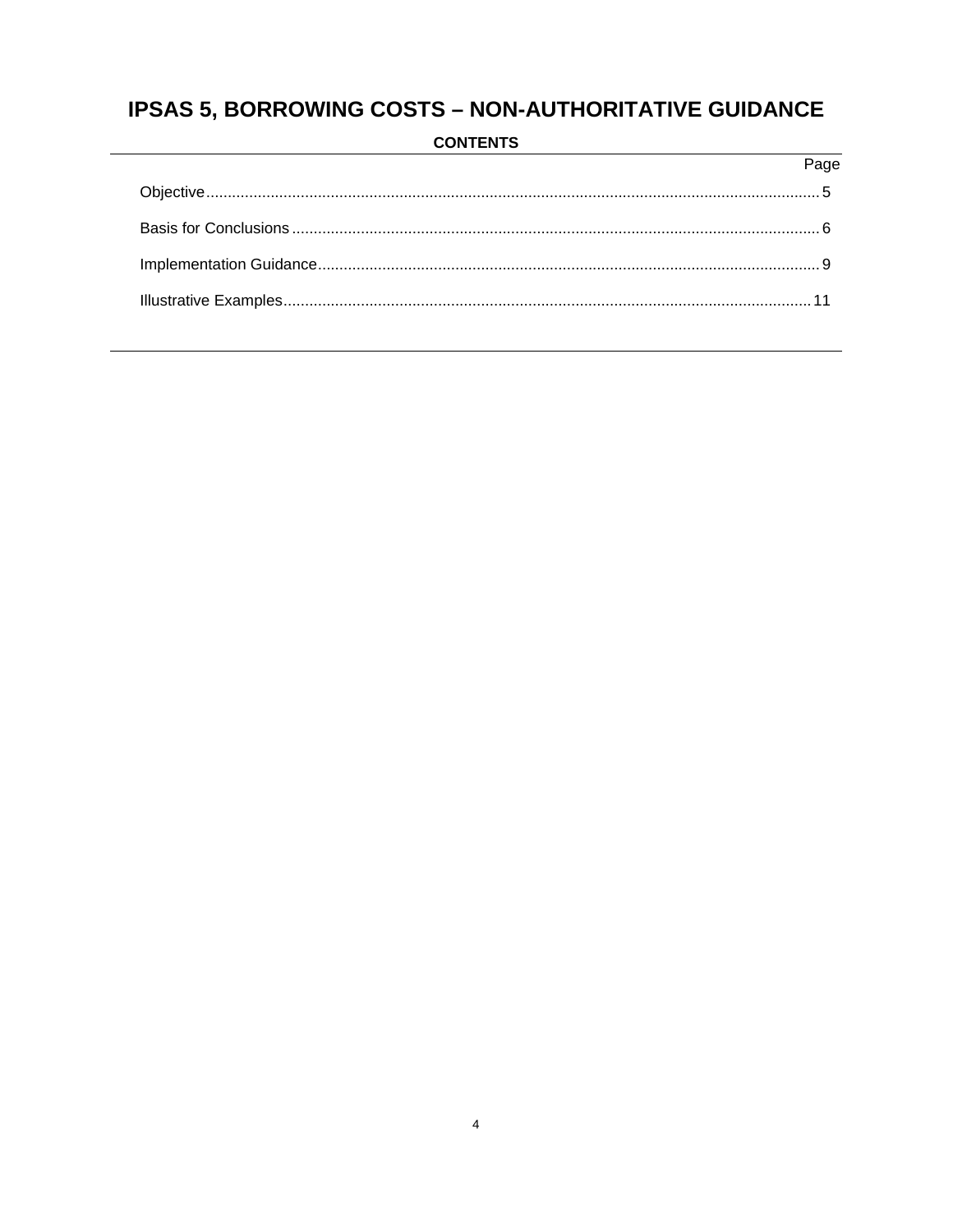# <span id="page-4-0"></span>**Objective**

- 1. The objective of this Exposure Draft (ED) is to add non-authoritative material to IPSAS 5, *Borrowing Costs*, and to provide guidance for determining the extent to which borrowing costs can be capitalized. No amendments are proposed to the authoritative material. The guidance proposed adds implementation guidance and illustrative examples, which IPSAS 5 does not currently contain. The IPSASB's decisions to add non-authoritative material to IPSAS 5 are explained in the amended Basis for Conclusions.
- 2. The IPSASB consulted constituents in its April 2019 Measurement Consultation Paper about whether it should remove the option to capitalize borrowing costs in IPSAS 5. Feedback on this issue was mixed and the IPSASB decided to retain both accounting policy options in IPSAS 5. However, the IPSASB has developed additional implementation guidance and illustrative examples to clarify the extent to which borrowing costs can be capitalized.

| Section of IPSAS 5, Borrowing<br>Costs | <b>Summary of Proposed Non-Authoritative Guidance</b>                                                                                                                                                                                                                                   |  |  |  |
|----------------------------------------|-----------------------------------------------------------------------------------------------------------------------------------------------------------------------------------------------------------------------------------------------------------------------------------------|--|--|--|
| <b>Basis for Conclusions</b>           | Explains the IPSASB decision to<br>Retain the accounting policy choice to capitalize<br>$\bullet$<br>borrowing costs as part of the cost of the asset when<br>they are directly attributable to the acquisition,<br>construction, or production of a qualifying asset (BC3 –<br>$BC9$ ; |  |  |  |
|                                        | Add Implementation Guidance and Illustrative Examples<br>٠<br>(BC10); and                                                                                                                                                                                                               |  |  |  |
|                                        | Distinguish between borrowing costs and transaction<br>٠<br>costs $(BC11 - BC14)$ .                                                                                                                                                                                                     |  |  |  |
| <b>Implementation Guidance</b>         | Guidance added to clarify the extent to which borrowing<br>costs can be capitalized.                                                                                                                                                                                                    |  |  |  |
| <b>Illustrative Examples</b>           | Examples added to clarify the extent to which borrowing<br>costs can be capitalized.                                                                                                                                                                                                    |  |  |  |

# **Summary of Proposed Non-Authoritative Guidance**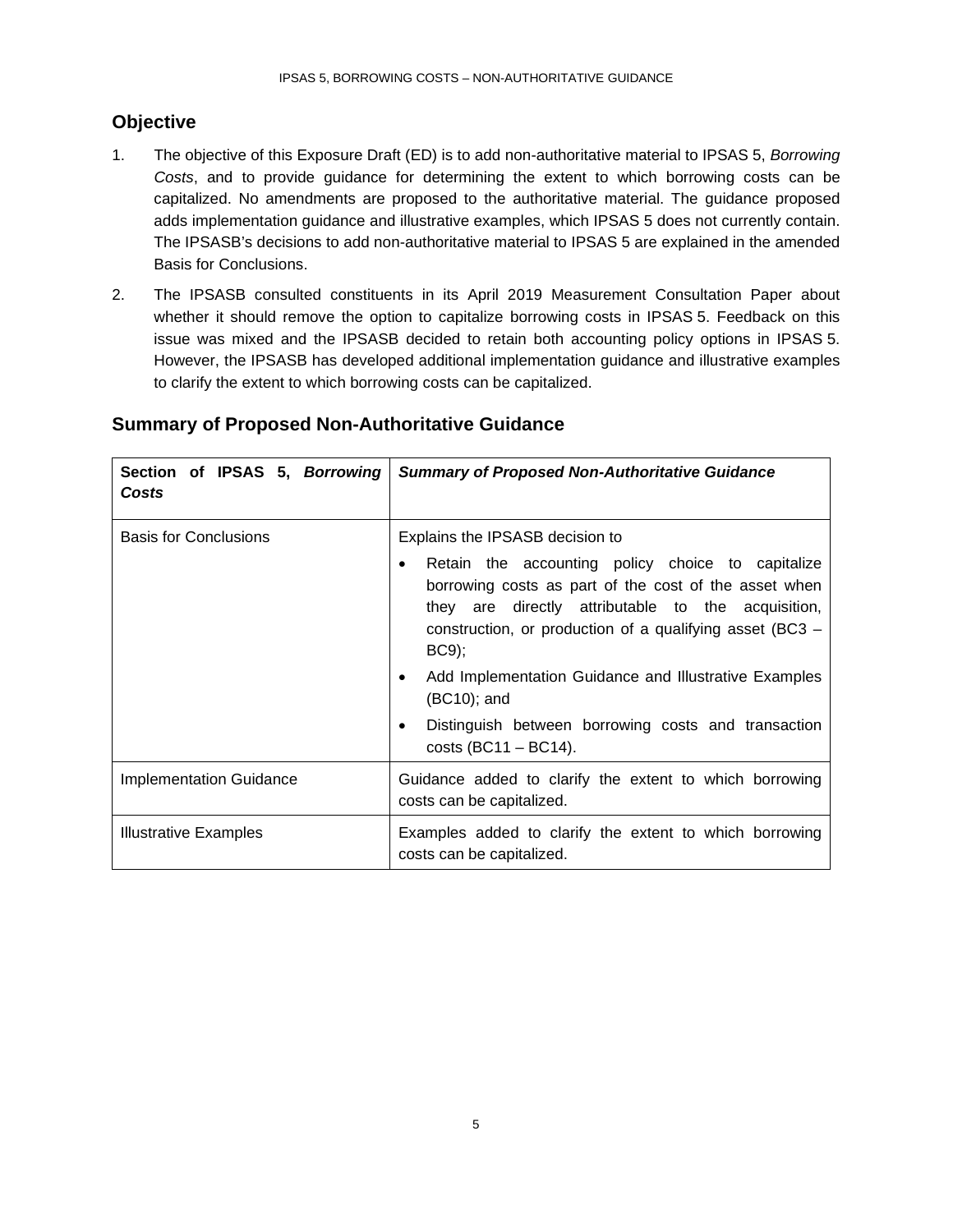# <span id="page-5-0"></span>**Basis for Conclusions**

*This Basis for Conclusions accompanies, but is not part of, IPSAS 5.*

…

# **Revision of IPSAS 5 as a result of the IPSASB's Consultation Paper,** *Measurement***, issued in April 2019**

- BC3. In April 2019, the IPSASB published the Consultation Paper, *Measurement*. The Consultation Paper proposed a comprehensive framework outlining how measurement bases should be determined when applied in the context of IPSAS. One of the objectives of the Consultation Paper was to seek feedback on whether one of the accounting policy choices in IPSAS 5, *Borrowing Costs* should be removed.
- BC4. IPSAS 5 permits two accounting policy choices for borrowing costs that are directly attributable to the acquisition, construction, or production of a qualifying asset: capitalization or recognition as an expense.
- BC5. The IPSASB proposed eliminating the option to capitalize borrowing costs in order to:
	- (a) Address a public sector issue where borrowing is centralized and determined for the economic entity as a whole. Expensing borrowing costs lessens the burden of attributing centralized borrowing costs to specific projects within the public sector;
	- (b) Enhance comparability between the cost of the acquisition, construction, or production of the qualifying asset between public sector entities; and
	- (c) Align more closely with the requirements in the Government Finance Statistics Manual 2014 (GFSM).
- BC6. In developing its preliminary view, the IPSASB acknowledged the complexity of the issue. This complexity, and opposing views on what should be included in cost, resulted in responses to the preliminary view being split with many respondents supporting the Board's proposal, and equally, many respondents disagreeing. Those that disagreed with the proposal to remove the existing accounting policy choice considered that the reasons given for doing so were insufficient. They argued that:
	- (a) The difficulties in attributing borrowing costs to specific projects in the public sector were overstated and were an insufficient reason to diverge from private sector accounting treatment. Large conglomerates in the private sector face similar challenges and are able to capitalize borrowing costs;
	- (b) Borrowing costs that are directly attributable to the acquisition, construction, or production of a qualifying asset are part of the cost of that asset. During the period when an asset is under development, the expenditures for the resources used must be financed. Financing has a cost. The cost of the asset should include all costs necessarily incurred to get the asset ready for its intended use or sale, including the cost incurred in financing the expenditures as a part of the asset's acquisition, construction, or production cost;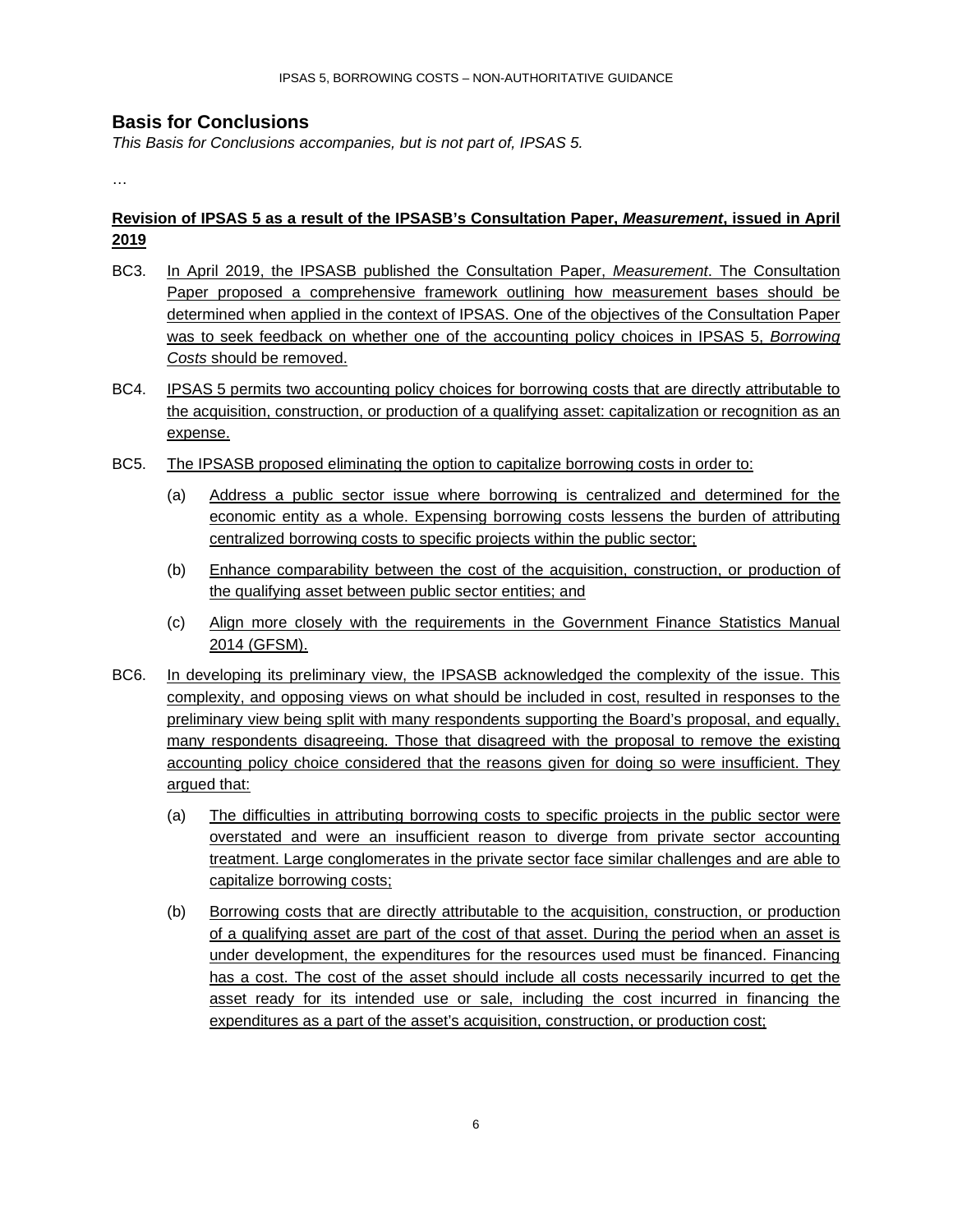- (c) Capitalizing directly attributable borrowing costs enhances accountability and decision making; and
- (d) Immediate expensing of borrowing costs would be inconsistent with the requirements in other standards to capitalize transaction costs directly attributable to the acquisition, construction, or production of a qualifying asset.
- BC7. Having reviewed the responses, the IPSASB decided to retain the existing accounting policy choice. This enables preparers to select the policy that best achieves the measurement objective of the qualifying asset.
- BC8. The IPSASB observed the existing accounting policy choice is consistent with the measurement principles in the Conceptual Framework and allows preparers of public sector financial statements to consider the qualitative characteristics of useful information when selecting an approach that most faithfully represents the cost of the asset.
- BC9. Further supporting its decision to retain the accounting policy choice, the IPSASB noted the following:
	- (a) Both capitalizing borrowing costs and expensing borrowing costs have technical merits. In some cases, respondents took opposite views: for example, on whether borrowing costs are an attribute of the cost of an asset;
	- (b) The goal of the approach when accounting for borrowing costs is to assist financial statement users in obtaining the most appropriate reflection of acquisition, construction, or production costs of a qualifying asset, which may in some cases include borrowing costs;
	- (c) While at certain levels of government the allocation of borrowing costs is challenging, at other levels, such as at the local government levels, it can be relatively straightforward;
	- (d) Capitalization of borrowing costs would align with IFRS where that is an economic entity's preferred approach, whereas the expensing of borrowing costs would demonstrate alignment with GFS if that is an economic entity's preferred approach; and
	- (e) There would need to be a clear benefit to expensing all borrowing costs before the IPSASB would remove the existing accounting policy choice to capitalize borrowing costs. Because there are unavoidable costs in eliminating an accounting policy choice, the IPSASB carefully considered the costs and benefits of any new pronouncement. In this case, the IPSASB had not been informed that preparers who elected to capitalize borrowing costs under IPSAS 5 found doing so unnecessarily burdensome.
- BC10. Some respondents to the Consultation Paper identified practical public sector challenges in capitalizing borrowing costs. The IPSASB therefore developed Implementation Guidance and Illustrative Examples to assist entities in determining the extent to which borrowing costs can be capitalized.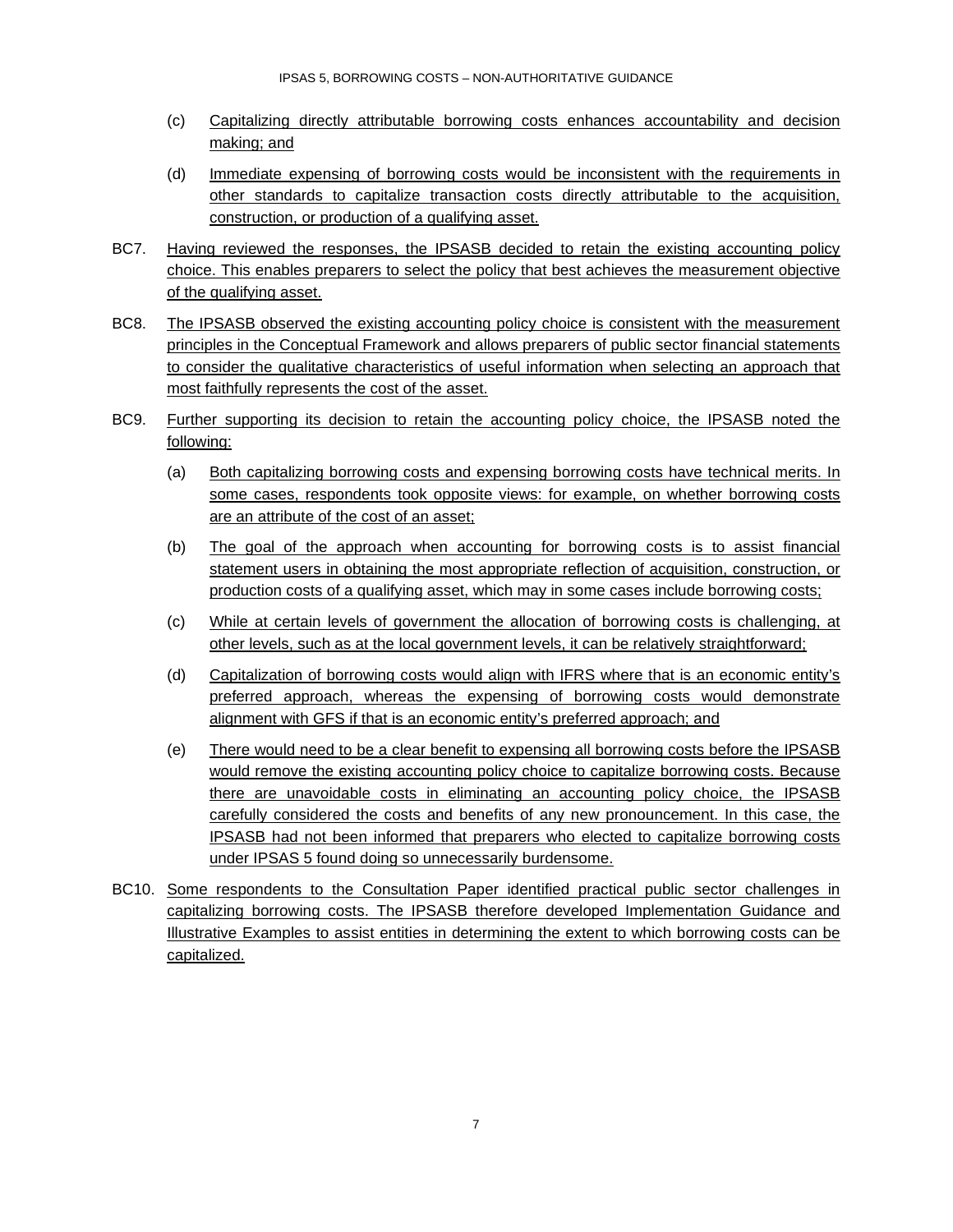#### **Distinction between borrowing costs and transaction costs**

- BC11. In reaching the conclusion to retain the accounting policy choice, the IPSASB noted that accounting for borrowing costs may not be consistent with accounting for transaction costs. Some respondents proposed that the accounting treatment of borrowing costs and transaction costs should be consistent because they considered either:
	- (a) Borrowing costs to be a type of transaction costs. Borrowing costs are directly attributable to the borrowing (for example, the issuance of a government financial instrument). Therefore, they meet the criteria of a transaction cost; or
	- (b) Transaction costs to be a type of borrowing costs. Some respondents proposed this view based on the methodology applied in calculating the effective interest rate of a financial instrument. This is because some transaction costs are added to, or subtracted from, the principal amount of a financial instrument when determining the gross proceeds of a borrowing in order to determine the effective interest rate.
- BC12. The IPSASB considered these views, but decided that borrowing costs and transaction costs are different economic phenomena. The IPSASB concluded it is appropriate for the accounting principles to differ for each type of "cost" depending on the facts and circumstances.
- BC13. In reaching this view, the IPSASB noted that borrowing costs comprise interest and other expenses incurred by an entity in connection with borrowing funds. Borrowing costs are often contractually linked to the underlying borrowing. Should the borrowing be transferred, the borrowing costs would either be transferred to the new counterparty or separated contractually.
- BC14. Transaction costs are incremental costs directly attributable to the transaction. However, transaction costs are independent of the contractual terms of the debt instrument. Should the item be transferred, the entity transferring the item is generally not compensated for the transaction costs because they are not transferred to the counterparty assuming the item.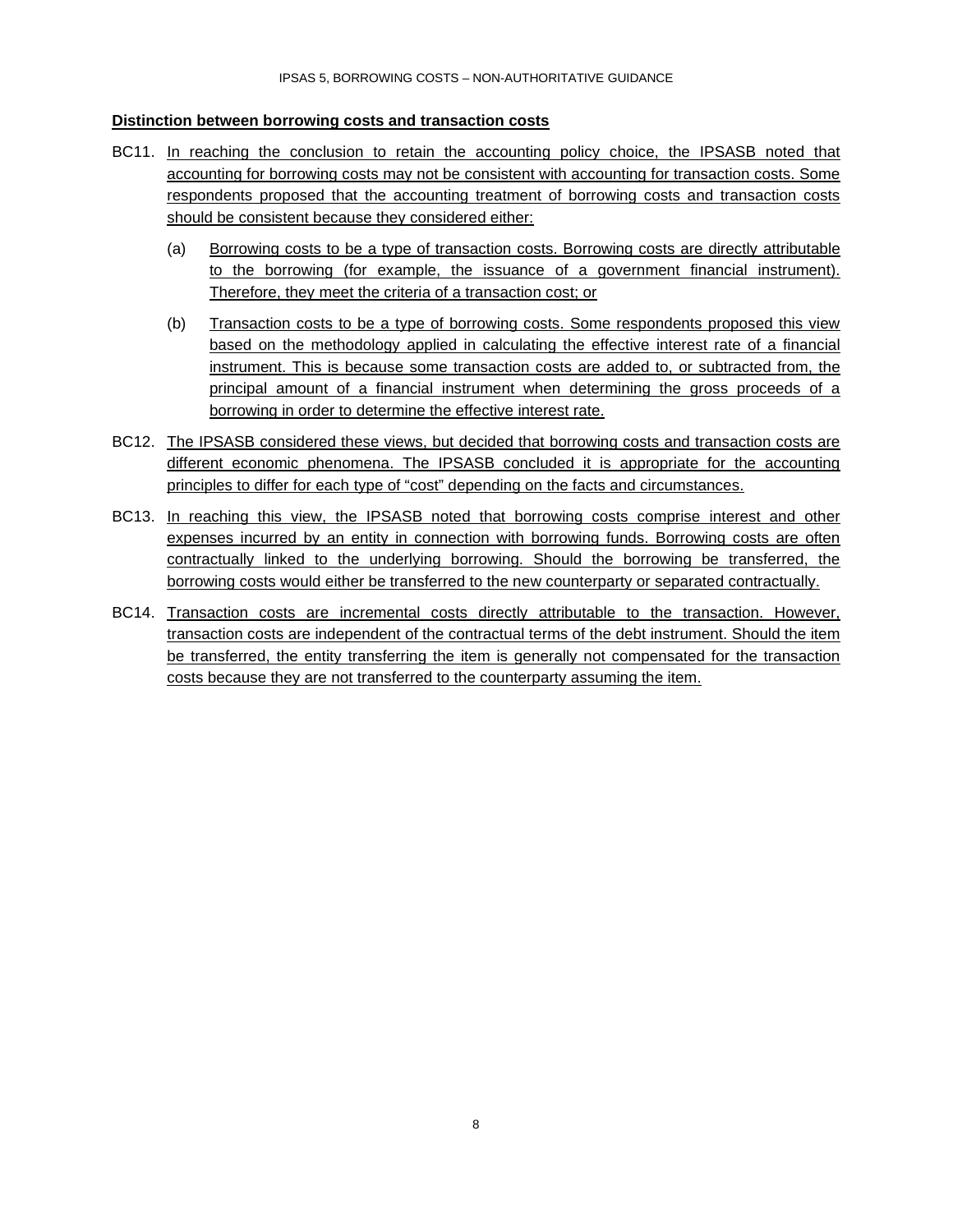# <span id="page-8-0"></span>**Implementation Guidance**

#### *This guidance accompanies, but is not part of, IPSAS 5.*

# *A.1 Period of Borrowing Cost Capitalization*

# **When applying the allowed alternative treatment, as described in paragraphs 17–18, when can an entity begin to include borrowing costs in the cost of the qualifying asset?**

Where borrowings have been incurred specifically to fund an asset's acquisition, construction, or production, the costs of those borrowings should be capitalized when the activities necessary to get the asset ready for use begin. The activities necessary to get the asset ready for use encompass more than the asset's physical acquisition, construction, or production. The activities include technical and administrative work prior to the commencement of physical acquisition, construction, or production, but exclude holding the asset when no development that changes the asset's condition is being undertaken.

# *A.2 Limit on Capitalization*

# **When applying the allowed alternative treatment, as described in paragraphs 17–18, to specific borrowings, are borrowing costs included in the cost of the qualifying asset in that period limited to the borrowing costs incurred in that period?**

Yes. If a borrowing can be specifically associated with expenditures on acquisition, construction, or production of the qualifying asset, the amount of borrowing costs capitalized during that period is limited to the borrowing costs incurred on that borrowing during the period less any investment income on the temporary investment of those borrowings.

# *A.3 Asset Funded through Transfers*

**In many jurisdictions, the acquisition, construction, or production of the qualifying asset is funded through a transfer from another public sector entity. Does the entity acquiring, constructing, or producing the qualifying asset consider the underlying source of the funds, i.e., whether the funds are generated by tax revenues, general cash holdings or borrowings, when it determines the amount that can be included in the cost of the qualifying asset when applying the allowed alternative treatment, as described in paragraphs 17–18?**

No. When the acquisition, construction, or production of a qualifying asset is fully funded through a transfer, there will be no directly attributable borrowing costs to capitalize. The entity may include in the cost of the qualifying asset only those borrowing costs which it has incurred.

# *A.4 Asset Funded through a Centralized Lending Program – Interest Rates*

**A centralized lending agency may fund its activities by borrowings through several separate loan instruments. Each instrument may have a different interest rate. An entity may borrow funds from the centralized lending agency and use these funds for the acquisition, construction, or production of a qualifying asset. If the entity is using the allowed alternative treatment, as described in paragraphs 17–18, does the entity apply the interest rate incurred by the centralized lending agency when including borrowing costs in the cost of the qualifying asset?**

No. The weighted average interest rate incurred by the centralized lending agency is not relevant in the preparation of the financial statements of the entity acquiring, constructing, or producing the qualifying asset. The entity can include in the cost of the qualifying asset only those borrowing costs which it itself has incurred.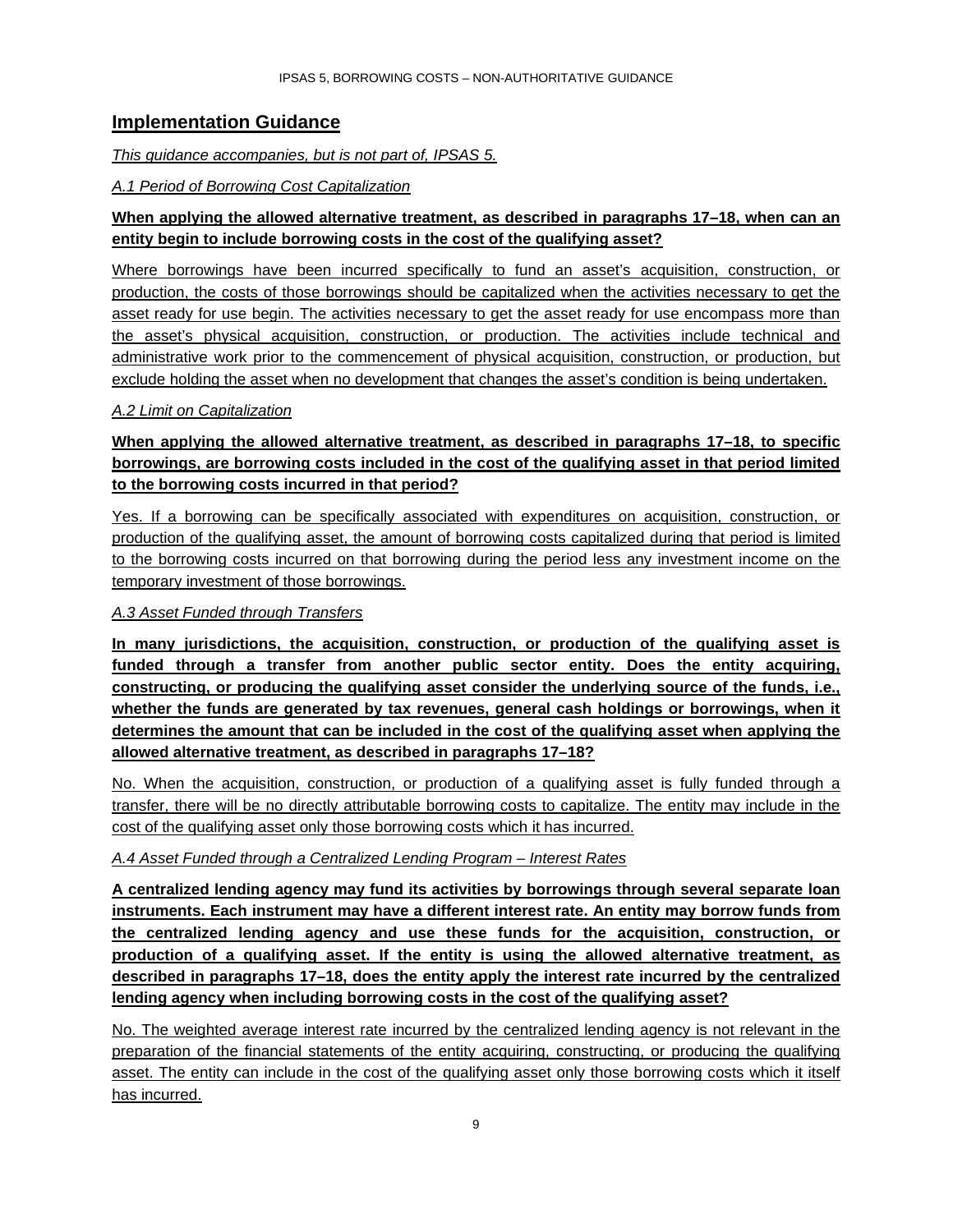The entity must consider all facts and circumstances when determining the borrowing costs incurred in its arrangement with the centralized lending agency. In some cases, the interest rate stated in the terms of the arrangement may not reflect the true borrowing costs associated with the funds received. When the entity identifies concessionary terms, the entity should apply the requirements in IPSAS 41, *Financial Instruments*, paragraphs AG118–AG127[1](#page-9-0) and capitalize borrowing costs based on a market related interest rate that the entity would have incurred on a similar loan. Interest expense calculated using the effective interest rate method is eligible for inclusion in the cost of the qualifying asset in accordance with this Standard.

If the centralized lending agency and the entity to which it lends funds are part of the same economic entity, in the financial statements of the consolidated entity, the borrowing costs incurred by the centralized lending agency can be capitalized to the qualifying asset, provided that appropriate consolidation adjustments have been made to eliminate those costs capitalized by the controlled entity.

*A.5 Asset Funded through an Entity's Own General Borrowing – Borrowings are not Specific to Qualifying Asset* 

**When an entity acquiring, constructing, or producing a qualifying asset manages its own borrowing program, but borrowings are not specific to the qualifying asset, how does the entity determine the borrowing costs directly attributable to the qualifying asset? This may occur when an entity uses cash on hand to fund the cost of a qualifying asset. This cash on hand is funded from general borrowings, tax revenue and other fees and transfers.** 

The amount of borrowing costs eligible for inclusion in the cost of the qualifying asset is determined using the weighted average of the borrowing costs applicable to all borrowings of the entity outstanding during the period. The weighted average of borrowing costs is then applied to the expenditures on the qualifying asset incurred during the period in determining the amount eligible for capitalization.

The entity shall exclude from the weighted average calculation, those borrowings that are made specifically for the purpose of obtaining another qualifying asset until substantially all the activities necessary to prepare that asset for its intended use are complete.

*A.6 Asset Funded through General Borrowings – Range of Debt Instruments*

# **Does an entity apply a weighted average of borrowing costs when multiple debt instruments are used to fund the cost of a qualifying asset?**

Yes. An entity may not be able to fund the cost of a qualifying asset with a single debt instrument. When multiple debt instruments are used, the cost of borrowing is determined by calculating the weighted average of all the debt instruments used to fund the cost of the qualifying asset.

<span id="page-9-0"></span><sup>1</sup> Where an entity has not yet adopted IPSAS 41, the requirements in IPSAS 29, *Financial Instruments: Recognition and Measurement*,, paragraphs AG84-AG90 are applied. Similar to the IPSAS 41 requirements, an entity should capitalize borrowing costs based on a market related interest rate that the constructing entity would have incurred on a similar loan.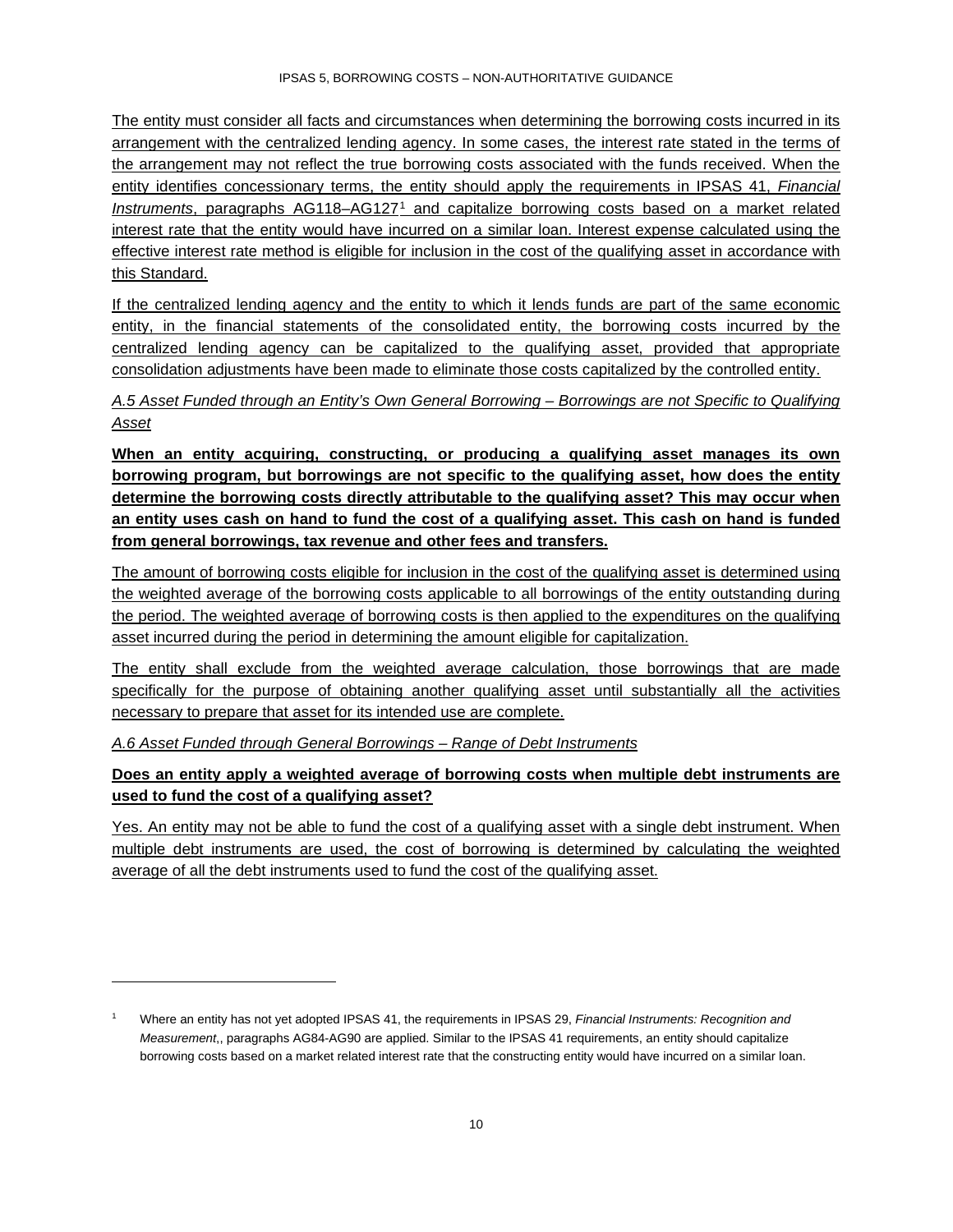# <span id="page-10-0"></span>**Illustrative Examples**

#### *These examples accompany, but are not part of, IPSAS 5.*

#### **Qualifying Asset Constructed Over a Period of Time**

- IE1. On March 31, 20X1, Municipality XYZ begins construction of a tunnel to accommodate transit between two commercial hubs. The construction period is 5 years and the project is budgeted to cost CU100 million (CU20 million is paid to the construction company on the date the construction begins and on March 31 of each subsequent year during the construction period). Municipality XYZ issues a 25-year CU100 million bond on March 31, 20X1 that yields a fixed coupon of 5 per cent per annum. This bond was issued specifically to finance the construction of this project. The Municipality has a December 31 year end and earns a rate of interest of 3 percent on the temporary investment of any excess borrowings.
- IE2. On December 31, 20X1, the Municipality has accrued borrowing costs of CU3.75 million (CU100 million x 5 percent x 9/12 months). In determining the borrowing costs that can be included in the cost of the tunnel, the Municipality is limited to capitalizing the borrowing costs incurred during the period less any investment income on the temporary investment of those borrowings.
- IE3. At December 31, 20X1, Municipality XYZ recognizes its tunnel asset as a work in progress. The amount capitalized is CU21.95 million (CU20 million + [CU100 million x 5 percent x 9/12 months] – [CU80 million x 3 percent x 9/12 months]). This represents the funds transferred to the construction company and the borrowing costs incurred during the period less the investment income earned on the CU80 million invested.

#### **Centralized Borrowing Program – Eligible Borrowing Costs**

- IE4. The Department of Infrastructure begins construction of a new road network on June 15, 20X1. The project costs are budgeted to be CU500 million. All financing required by the Department of Infrastructure, and all other government departments, is secured centrally by the Department of Finance.
- IE5. The Department of Finance estimates its cash flow needs on an annual basis in order to determine the most appropriate source of funding to meet its internal lending needs. These sources include tax revenue, fee revenue, bonds issuances and loans.
- IE6. The Department of Infrastructure negotiates a 10-year loan from the Department of Finance. The Department of Finance requires the Department of Infrastructure to pay borrowing costs of 3 percent per annum. This is consistent with the market rate of interest the Department of Infrastructure would incur if the arrangement was negotiated at arm's length.
- IE7. When the Department of Infrastructure secures financing from the Department of Finance, the Department of Infrastructure is aware borrowings comprise various sources, but has no visibility of how the Department of Finance sources the funds, nor of the weighted average borrowing costs the Department of Finance incurs.
- IE8. In determining the borrowing costs eligible for inclusion in the cost of the road network, the Department of Infrastructure includes only those borrowing costs which it itself has incurred. Because the loan is at market terms the Department of Infrastructure concludes there are no concessionary elements and determines borrowing costs eligible for inclusion in the cost of the road network are based on the interest rate of 3 percent stated in the contract.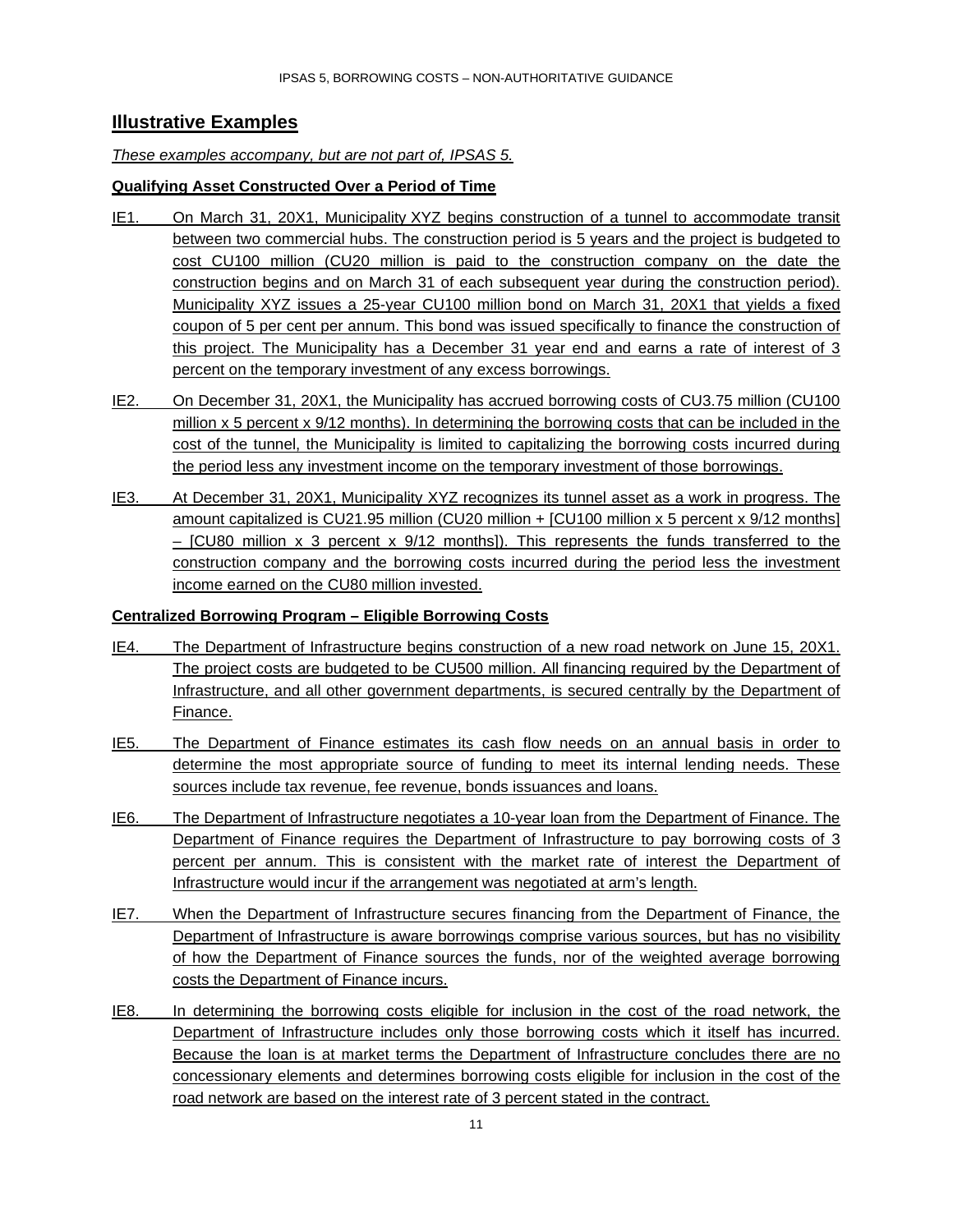# **General Borrowing – Weighted Average Cost of Borrowing**

- IE9. State Government T has begun construction of a new airport. The cost of this airport is budgeted to be CU500 million. State Government T manages its own borrowings; however, it does not borrow for specific projects. In determining its borrowing needs, State Government T budgets its cash short fall over a given period and ensures borrowings will cover its liquidity needs.
- IE10. Over the construction period, State Government T held three instruments that were open for the entire construction period:
	- State Bonds CU1 Billion, yielding an annual rate of 5 percent;
	- Loan with Financial Institution  $A CU300$  million, with an annual interest rate of 7 percent; and
	- Loan with Financial Institution B CU600 million, with an annual interest rate of 9 percent.
- IE11. In determining the amount of borrowing costs eligible for inclusion in the cost of the airport, State Government T calculates the weighted average of the borrowing costs applicable to all borrowings of the entity outstanding during the period.

|                                       | ≜<br><b>Principal</b> | 旦<br><b>Interest Rate</b> | <u>c</u><br>Proportion of<br><b>Debt</b> | $D = B \times C$<br>Weighted<br>Average |
|---------------------------------------|-----------------------|---------------------------|------------------------------------------|-----------------------------------------|
| State Bonds                           | CU1,000 million       | 5 percent                 | 1,000 / 1,900                            | 2.63                                    |
| Loan A                                | CU300 million         | 7 percent                 | 300 / 1,900                              | <u>1.11</u>                             |
| Loan B                                | CU600 million         | 9 percent                 | 600 / 1,900                              | 2.84                                    |
| <b>Weighted Average Interest Rate</b> |                       |                           |                                          | 6.58 percent                            |

IE12. State Government T calculates the weighted average of the borrowing costs applicable to all borrowings of the entity outstanding during the period to be 6.58 percent.

# **Specific Borrowing – Borrowing for Part of Qualifying Asset's Amount**

- IE13. State Government C began construction of a new road network on January 1, 20X1. The cost of this road network is budgeted to be CU750 million. State Government C funds this project with amounts received on January 1, 20X1 from two sources:
	- Federal grant in the amount of CU500 million; and
	- Loan from a financial institution of CU250 million, with an annual interest rate of 5 percent.

In order to receive the federal grant, State Government C was required to show it was able to secure financing. It is State Government C's policy to allocate borrowed funds to the construction of the qualifying asset first. State Government C earns a rate of interest of 3 percent on the temporary investment of any excess borrowings.

IE14. At December 31, 20X1, State Government C has incurred expenditures of CU200 million as part of the construction of the asset. These expenditures were transferred in one lump sum payment to the construction company at the commencement of construction on January 1, 20X1. In addition to the expenditures of CU200 million, State Government C capitalizes CU11 million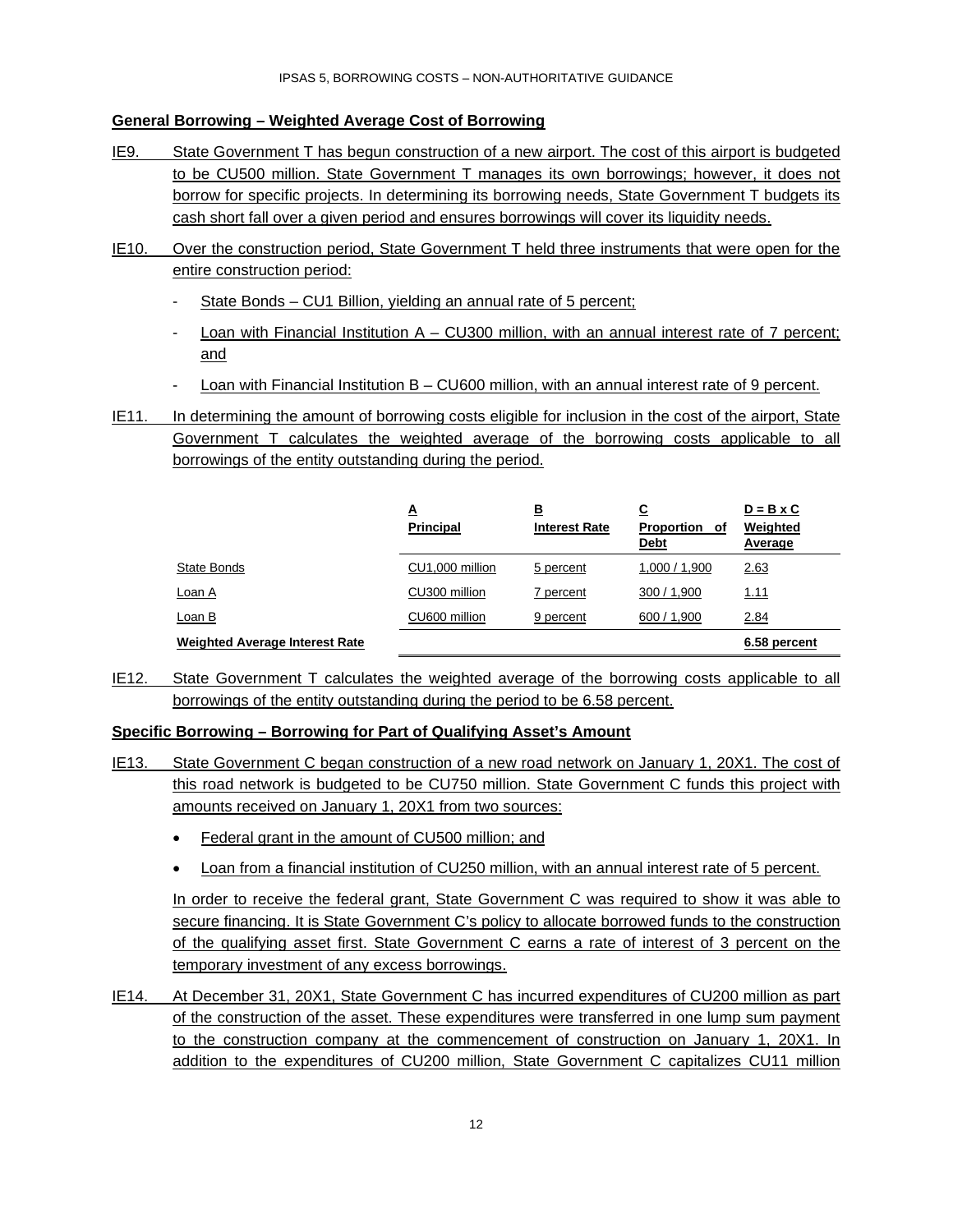$(ICU250$  million x 5 percent] –  $ICU50$  million x 3 percent]) in borrowing costs, against the qualifying asset.

IE15. Because State Government C borrowed CU250 million for the purposes of obtaining the road network, but has only incurred expenditures related to that qualifying asset in the amount of CU200 million, State Government C was able to earn interest revenue on the excess funds borrowed. State Government C capitalized borrowing costs incurred during the period of CU12.5 million less the investment income of CU1.5 million on the temporary investment of those borrowings.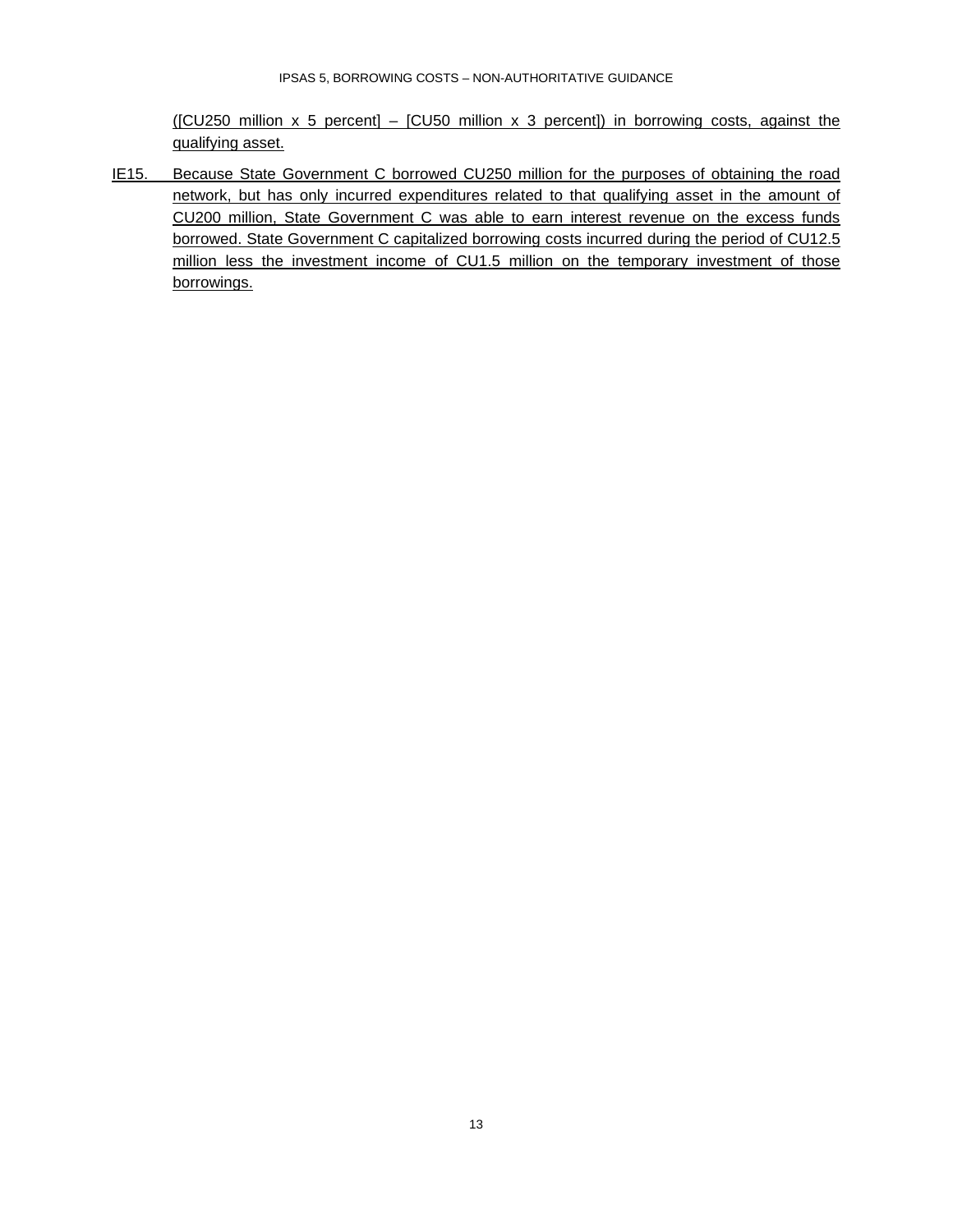<span id="page-13-0"></span>International Public Sector Accounting Standards, Exposure Drafts, Consultation Papers, Recommended Practice Guidelines, and other IPSASB publications are published by, and copyright of, IFAC.

The IPSASB and IFAC do not accept responsibility for loss caused to any person who acts or refrains from acting in reliance on the material in this publication, whether such loss is caused by negligence or otherwise.

The 'International Public Sector Accounting Standards Board', 'International Public Sector Accounting Standards', 'Recommended Practice Guidelines', 'International Federation of Accountants', 'IPSASB', 'IPSAS', 'RPG', 'IFAC', the IPSASB logo, and IFAC logo are trademarks of IFAC, or registered trademarks and service marks of IFAC in the US and other countries.

Copyright © October 2020 by the International Federation of Accountants (IFAC). All rights reserved. Permission is granted to make copies of this work to achieve maximum exposure and feedback provided that each copy bears the following credit line: "*Copyright © October 2020 by the International Federation of Accountants (IFAC). All rights reserved. Used with permission of IFAC. Permission is granted to make copies of this work to achieve maximum exposure and feedback*."

Published by: